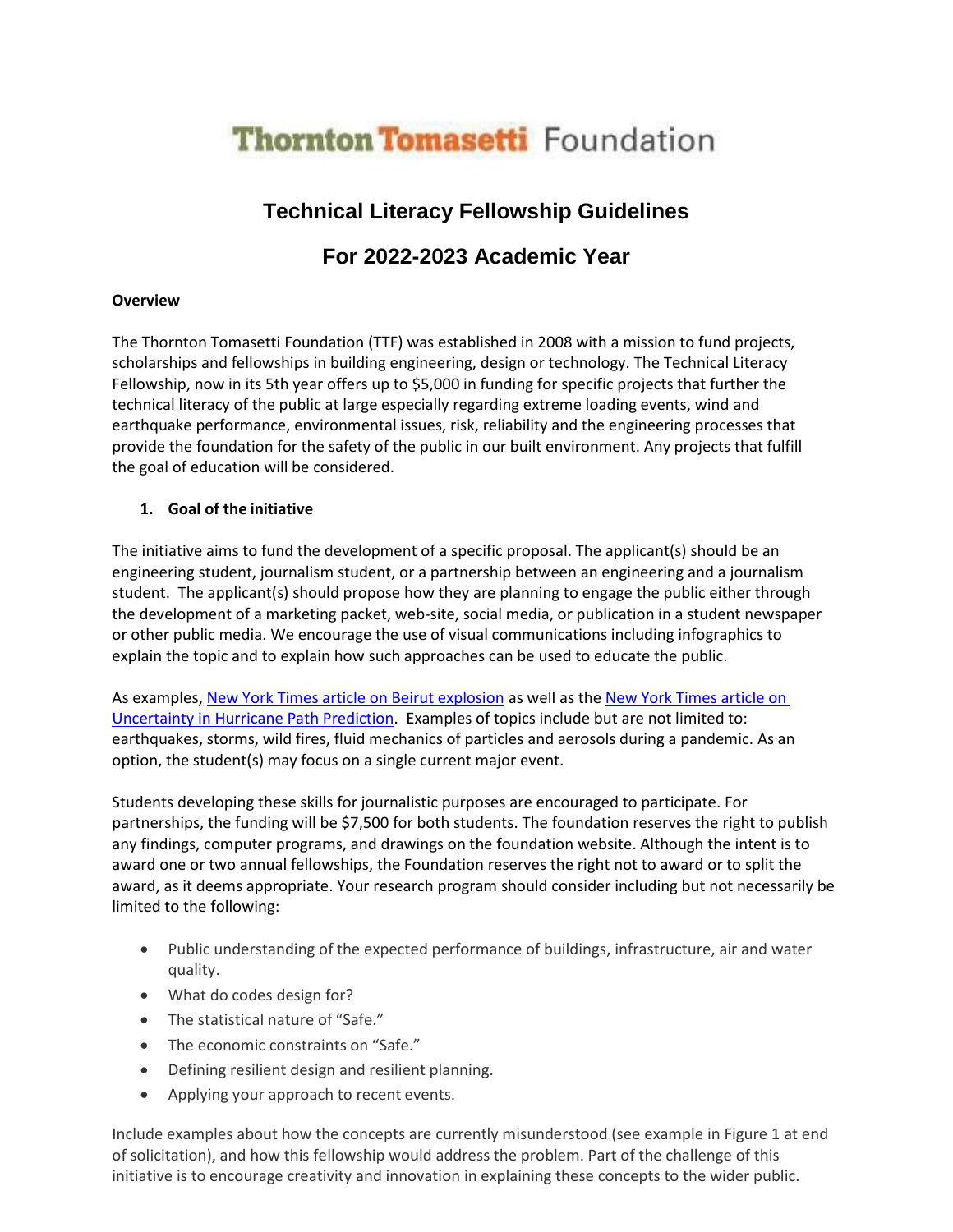## **2. Eligibility**

The applicant(s) must be graduating from a U.S. university or college and entering into a Master's program, or currently enrolled in a Master's or Ph.D. program.

## **3. Application Process**

Candidates and their projects must be nominated by a department chair. The department chair must submit one candidate qualifications (#4, below) via email to the Thornton Tomasetti Foundation (info@ThorntonTomasettiFoundation.org) by April 4, 2022. The Thornton Tomasetti Foundation jury will meet in April and notify the participating department chairs by the end of April.

#### **4. Submission Requirements**

- In addition to the nomination from the department chair, a one-page letter of recommendation from another faculty member.
- A one-page description of the project including the topic that the wider public is being educated about and the suggested venues for delivering this information.
- A list of tasks required to achieve the project goals.
- Any equipment required its description and costs.
- A one-page resume.

#### **5. Recipient Responsibilities**

The recipient agrees to provide a high-resolution headshot (in .jpg format) for the Foundation to use to announce the award. The recipient agrees to provide a progress report (up to 750 words with illustrations and high-resolution photos if needed) within 6 months of receipt of the award.

Upon completion, the recipient agrees to provide, at minimum, a technical white paper describing the project goals and the results of the sponsorship. An acknowledgment of TTF support must appear in publications (including World Wide Web sites) of any material, whether copyrighted or not, based on or developed under TTF-support: "This material is based upon work supported by the Thornton Tomasetti Foundation."

TTF support also must be orally acknowledged during all news media interviews, including popular media such as radio, television and news magazines.

The following disclaimer must be included: "Any opinions expressed are those of the author(s) and not those of the Thornton Tomasetti Foundation."

The recipient is encouraged to reach out to the foundation to help find mentors for the project and venues for publication of successful results. The recipient agrees to complete the project within 12 months. If the applicant(s) cannot complete the project, fellowship reimbursement will be in accordance with the university policies.

Payment will be 50% of the grant up front and the remainder at the end of the fellowship program. This can vary depending on the expenses required to commence the project.